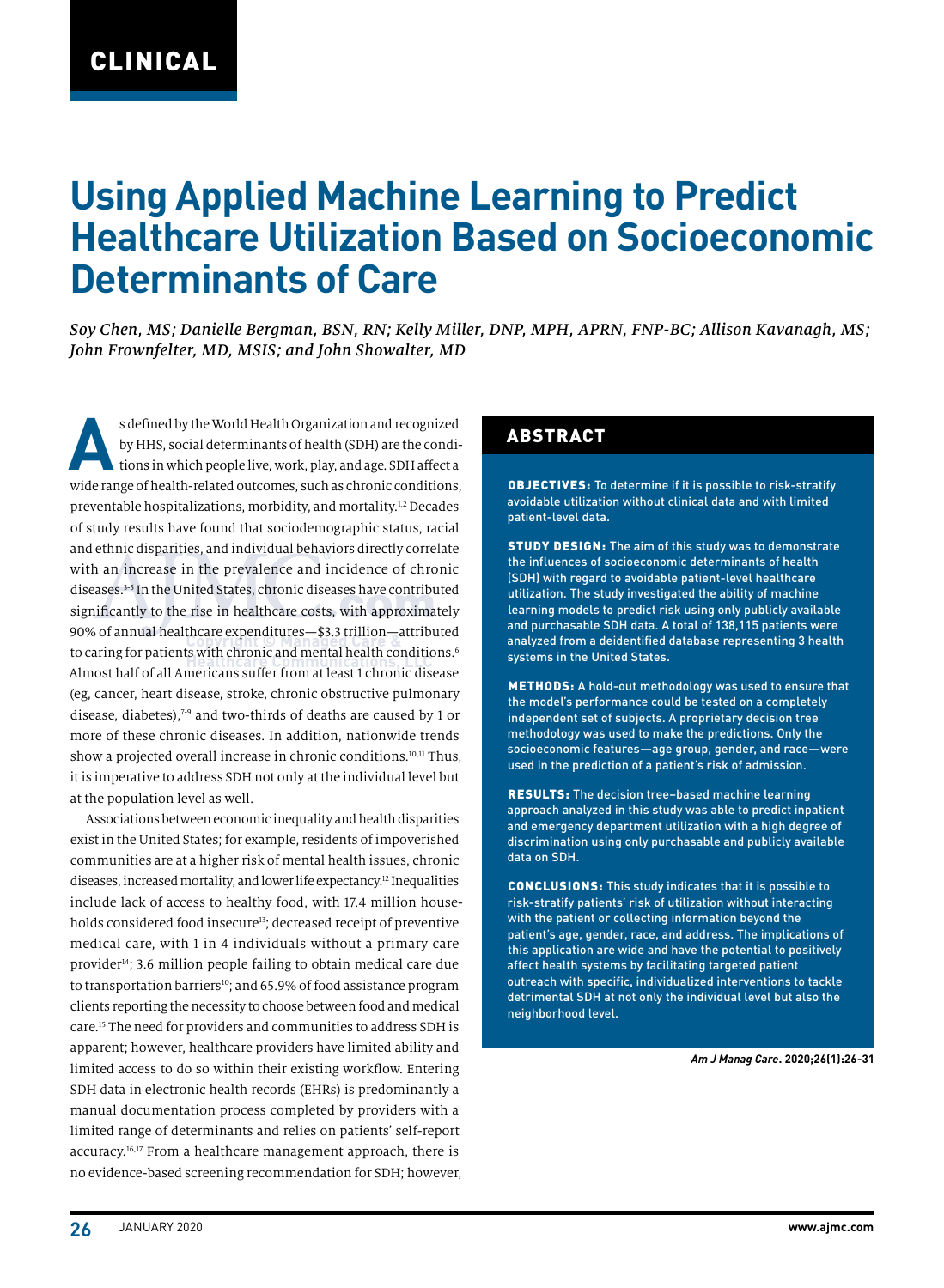several policy statements support screening patients for disparities.18,19 According to a recent Kaiser Permanente survey of 1006 US adults 18 years or older demographically matched to represent the US population per Census data, 97% of respondents indicated that their healthcare provider should ask about social needs during medical visits and 80% expressed a desire for their healthcare provider to share information about resources to address their individual needs.20

Recent changes in healthcare policies and

initiatives, including the introduction of the Accountable Health Communities established by the Patient Protection and Affordable Care Act (ACA),<sup>16,21</sup> are aimed toward reducing health inequalities. Such changes direct attention to the health-related social needs of Medicare and Medicaid beneficiaries and how addressing those needs can drive improvements in population health.<sup>22</sup> In addition, expansions made to CMS' Medicare Advantage program include a greater level of coverage for SDH. Coverage plans now include services like telemonitoring, benefits for over-the-counter medications, and rides to medical appointments for patients without transportation.23,24 This expansion requires more data sources to track new kinds of information that are not readily available within the EHR.<sup>25</sup>

Current analyses, predictive models, and prevention initiatives focus on addressing SDH at the population level or the zip code level.26-30 The shortcoming of this approach is a gap in addressing the individual patient's needs, such as defining clinical action steps that are relevant to the patient as opposed to an overall population approach. Advancements in cognitive science allow for the analysis of individual contributions of SDH at the patient level, informing appropriate interventions that can reduce the risk of negative health outcomes such as preventable readmissions and/or hospitalizations.31 Additionally, increasing access to SDH based on geography (ie, Census Data Application Programming Interface) and the ability to purchase individual behavioral indexes may decrease the need to collect large sets of data from individual patients.

The aim of this study is to demonstrate the influences of socioeconomic determinants of health with regard to utilization at the individual level. Given what is known about the contribution of socioeconomic determinants of health, machine learning should be able to predict utilization independent of the patient's clinical condition while defining which determinants confer the greatest risk. The study will investigate the ability to predict risk with publicly available and purchasable SDH data.

## METHODS

#### **Patient Sample**

We selected 138,115 patients from a deidentified database representing 3 health systems in the United States. The patient sample

### TAKEAWAY POINTS

This investigation demonstrates that it is possible to predict individual hospital and emergency department utilization using publicly available data on socioeconomic determinants of care and purchased behavioral data, without requiring clinical risk factors.

- › It is possible to risk-stratify patients' risk of utilization without interacting with the patient or collecting information beyond the patient's age, gender, race, and address.
- › The implications of this application are wide and have the potential to positively affect health systems by facilitating targeted patient outreach with specific, individualized interventions to tackle detrimental social determinants of health at not only the individual level but also the neighborhood level.

was selected to develop the most generalizable model. Both adult and pediatric patients were included, health systems were chosen from 3 diverse geographical areas, and all patients with at least 1 ambulatory, emergency department (ED), or inpatient visit during the month of November 2018 were included. The health systems were in urban Ohio, urban Georgia, and rural Alabama.

#### **Data Source**

The sole data source for this study was a deidentified database that included billing data and socioeconomic determinants of care. Billing data were collected directly from the health systems' EHRs. Socioeconomic elements had previously been collected from publicly available sources such as the US Census Bureau, US Department of Agriculture, and National Oceanic and Atmospheric Administration. The full Census data set, including poverty, income, household size, transportation, employment, and neighborhood characteristics, was considered by the model. A few data elements are unclear in the government references: neighborhood in-migration (the percentage of households that have moved to the neighborhood in the past 12 months), group living quarters (individuals living in college residence halls, residential treatment centers, skilled nursing facilities, group homes, military barracks, correctional facilities, and workers' dormitories), and purchasing channel preference (how individuals shop [eg, over the internet]). $32$ 

Behavioral data had been purchased from third-party data vendors such as Acxiom, Experian, and TransUnion. Individual behavioral data included elements such as history of internet searches on health conditions, purchasing channels, and life stage. All purchased data are indexes indicating preferences, and no transactional-level data were used. The purpose of the behavioral data is to enhance the model with individual preferences and behaviors. Publicly available data had been collected at the Census tract level, and behavioral data had been collected at the individual level. Race was defined by the race information provided by the health systems in their billing data.

#### **Outcome Measures**

The principal outcome measures of this study were any inpatient/ ED utilization in 90 days (December 1, 2018, to February 28, 2019). Secondary outcomes included inpatient admission within 90 days,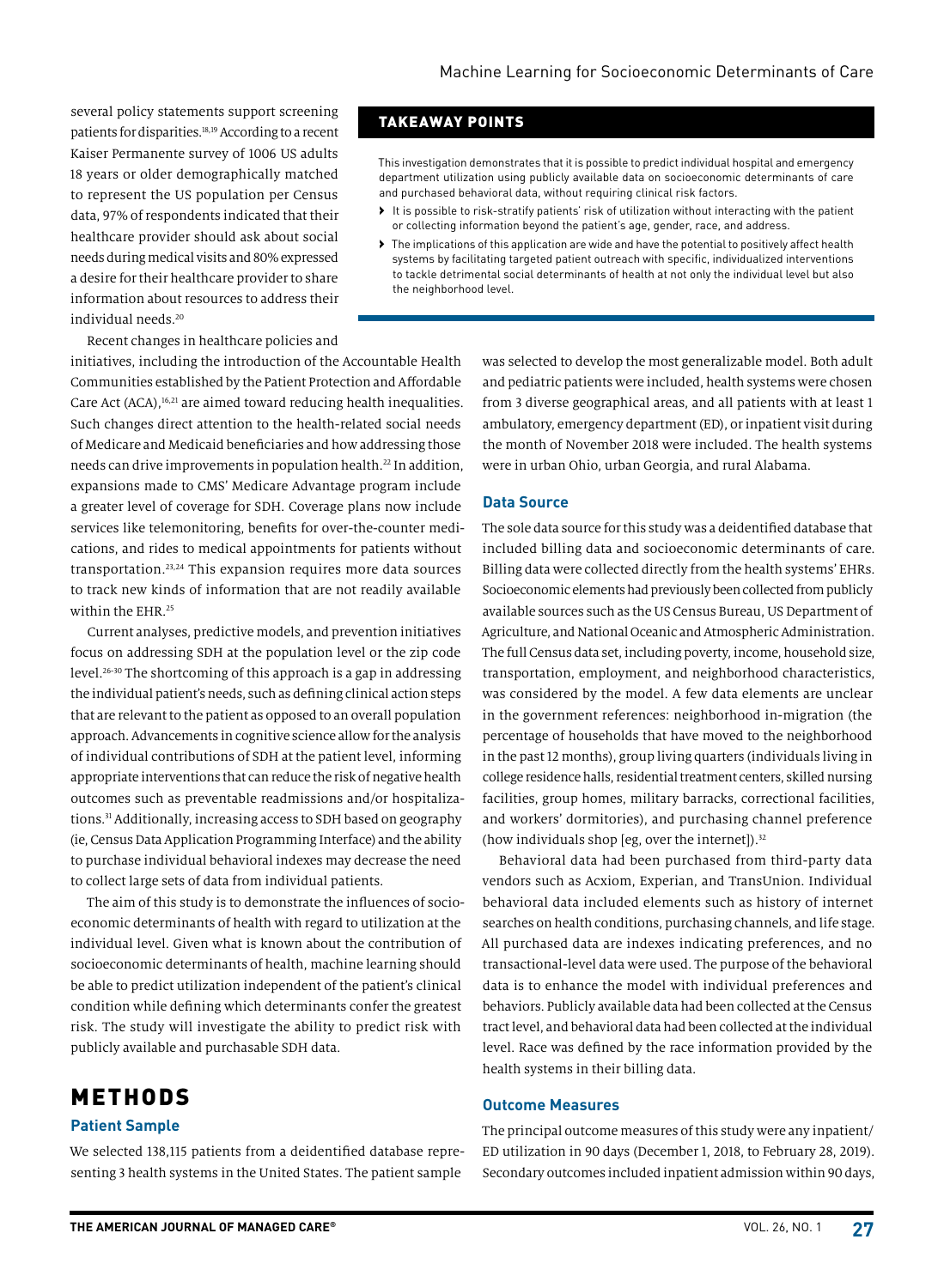### **CLINICAL**

| TABLE 1. Population of Training and Testing (hold-out) Sets (N = 138,115) |  |
|---------------------------------------------------------------------------|--|
|---------------------------------------------------------------------------|--|

|                                  | <b>Training Set,</b><br>n (%) | <b>Testing (hold-out)</b><br>Set, n (%) |
|----------------------------------|-------------------------------|-----------------------------------------|
| Patients                         | 97,039 [70.3]                 | 41,076 (29.7)                           |
| Gender                           |                               |                                         |
| Female                           | 59,929 (59.7)                 | 24,438 (59.6)                           |
| Male                             | 39,110 (40.3)                 | 16,588 (40.4)                           |
| Race                             |                               |                                         |
| White or Caucasian               | 59,512 (61.3)                 | 24,987 [60.8]                           |
| <b>Black or African American</b> | 17,313 (17.9)                 | 7102 [17.3]                             |
| Hispanic                         | 1038 [1.1]                    | 472 [1.2]                               |
| Asian or Pacific Islander        | 504 (0.5)                     | 203 (0.5)                               |
| Unknown or other                 | 18,612 (19.2)                 | 8312 [20.2]                             |
| Age group in years               |                               |                                         |
| $0 - 1$                          | 5118 (5.3)                    | 2034 (5.0)                              |
| $1 - 18$                         | 9075 [9.4]                    | 3908 [9.5]                              |
| $18 - 30$                        | 9944 [10.3]                   | 4182 (10.2)                             |
| $31 - 50$                        | 15,500 (16.0)                 | 6570 [16.0]                             |
| $51 - 55$                        | 5262 (5.4)                    | 2261 [5.5]                              |
| 56-60                            | 6544 [6.7]                    | 2720 [6.6]                              |
| $61 - 65$                        | 7322 [7.6]                    | 2954 [7.2]                              |
| 66-75                            | 17.045 (17.6)                 | 7364 [17.9]                             |
| $\geq 76$                        | 21,215 (21.9)                 | 9074 (22.2)                             |
| Unknown                          | 14(0.0)                       | 9(0.0)                                  |
| Visits                           |                               |                                         |
| Inpatient admission or ED visit  | 4840 [5.0]                    | 1933 (4.7)                              |
| Inpatient admission              | 2218 [2.3]                    | 814 (2.0)                               |
| Avoidable admission              | 1572 [1.6]                    | 594 (1.4)                               |
| ED visit                         | 3102 (3.2)                    | 1326 [3.2]                              |

ED indicates emergency department.

Agency for Healthcare Research and Quality–defined avoidable inpatient admission within 90 days, and ED visit within 90 days.

#### **Data Standards**

Standard claim ontologies were used for billing data. Publicly available data and purchased data were used in their native form without transformation.

#### **Machine Learning Approach**

We split the patient population into 2 randomly selected groups: 70.3% of the patient population (training data) and 29.7% of the patient population (testing data). A hold-out methodology was used, meaning there was no overlap between patients in the training and testing sets; a random selection of patients was "held out" (ie, not included) in the training of the model. Therefore, the performance of the model could be tested on a completely independent set of subjects. A proprietary decision tree methodology was used to make the predictions. Decision trees are a group of supervised machine learning approaches that predict outcomes by generating

potentially complex classification algorithms. Only the socioeconomic features—age group, gender, and race—were used in the prediction of a patient's risk of admission. No location data (ie, zip code, state, country) were considered by the model in order to limit any impact that regional differences in propensity of utilization might have on the predictions. Claims data were also used to identify the primary and secondary study outcomes.

#### **Analysis**

The performance of the machine learning algorithm to predict which patients would have a primary outcome was determined for both the training and testing sets. The area under the curve (AUC) for the receiver operating characteristic was calculated for both the training and testing sets for the primary outcome of inpatient or ED utilization within 90 days, as well as for the secondary outcomes of inpatient admission, avoidable admission, and ED visit. The sensitivity, specificity, positive predictive value, and negative predictive value were calculated in the testing set for the primary and secondary outcomes using a threshold of the top 30% highest-risk patients as the at-risk population. The highest-weighted socioeconomic values at the individual level were determined and aggregated across the population to determine the features most associated with determining risk.

# RESULTS

The patients included in this study reflect a general population of patients (**Table 1**), both pediatric and adult. The population was 59.7% female and 61.1% Caucasian, and 85.4% of the patients were adults (≥18 years). The primary outcome occurred in 4.9% of the population.

The machine learning approach was able to predict utilization with a high degree of discrimination (**Table 2**). The event rates for inpatient hospitalization or ED visit, ED visit, inpatient hospitalization, and avoidable inpatient hospitalization were 4.7%, 3.2%, 2.0%, and 1.5%, respectively. The AUC for the primary outcome was 0.84 in the training set and 0.83 in the testing set. The testing AUCs ranged from 0.78 to 0.84 for the secondary outcomes. Sensitivity was 0.73 or greater for all outcomes, and specificity was 0.71 or greater, when 30% of the population was determined to be at risk of an event. The sensitivity values of the predictions for inpatient hospitalization or ED visit, ED visit, inpatient hospitalization, and avoidable inpatient hospitalization were 0.79, 0.82, 0.73, and 0.75, respectively.

Nineteen categories of SDH contributed to the branching of the decision tree algorithm. The relative values of the SDH are shown in **Table 3**. The SDH most associated with risk was air quality, which had a relative value more twice that of the next determinant, income. Air quality had a relative value more than 30-fold higher than the lowest-weighted determinant, percentage in group living quarters, which represents the number of people who are not living in housing units and instead are living in group quarters (eg, nursing homes, missions, shelters). Both air quality and income were more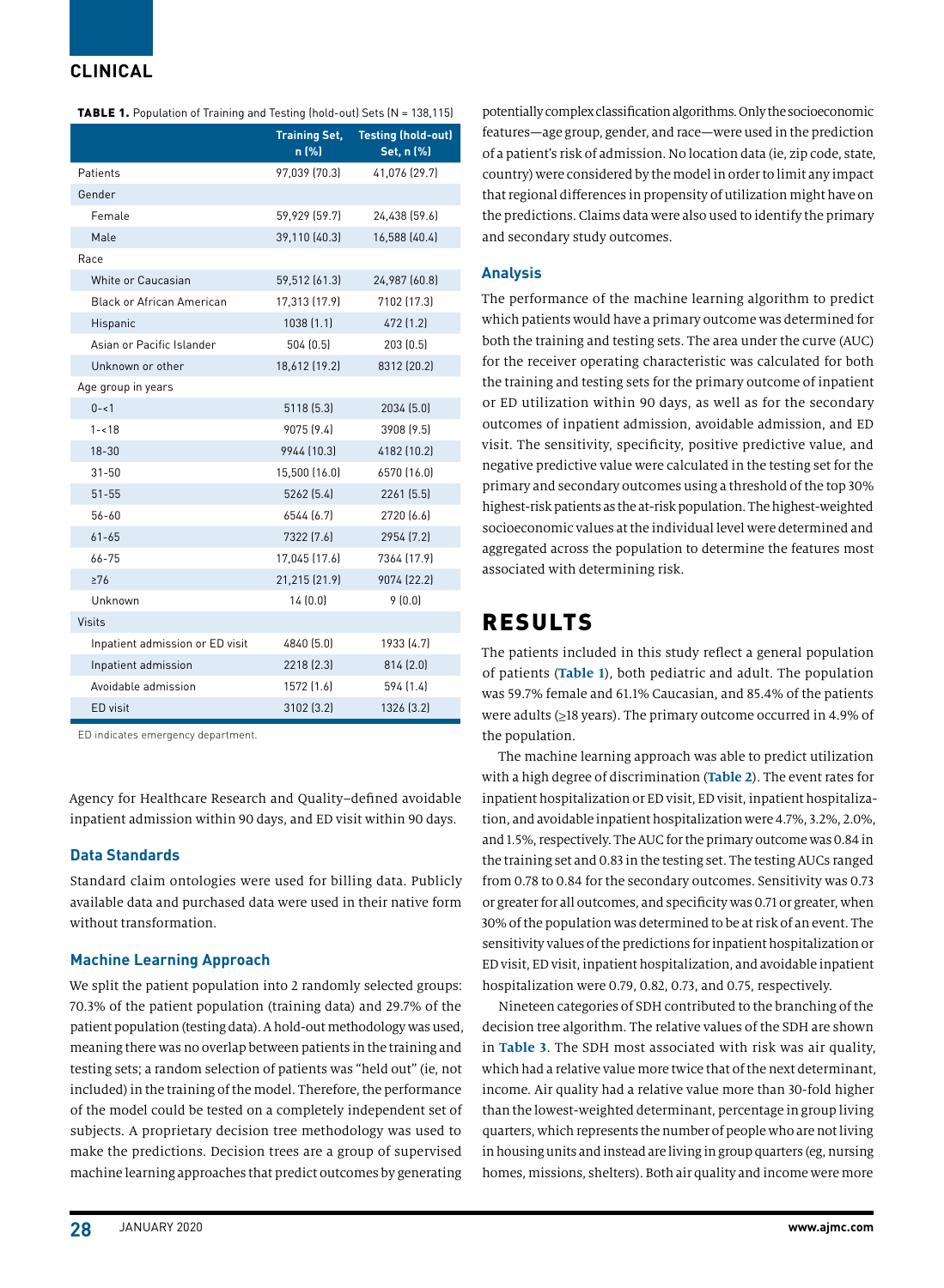### Machine Learning for Socioeconomic Determinants of Care

|                                                   | <b>AUC</b>          |                                  |                          | <b>Testing (hold-out) Performance:</b><br><b>Top 30% of Patients at Risk</b> |                    |                                            |                                            |
|---------------------------------------------------|---------------------|----------------------------------|--------------------------|------------------------------------------------------------------------------|--------------------|--------------------------------------------|--------------------------------------------|
|                                                   | <b>Training Set</b> | <b>Testing</b><br>(hold-out) Set | <b>Incidence</b><br>(% ) | <b>Sensitivity</b>                                                           | <b>Specificity</b> | <b>Positive</b><br><b>Predictive Value</b> | <b>Negative</b><br><b>Predictive Value</b> |
| Inpatient admission or ED visit<br>within 90 days | 0.84                | 0.83                             | 4.7                      | 0.79                                                                         | 0.72               | 0.12                                       | 0.99                                       |
| ED visit within 90 days                           | 0.85                | 0.84                             | 3.2                      | 0.82                                                                         | 0.72               | 0.09                                       | 0.99                                       |
| Any inpatient visit within 90 days                | 0.80                | 0.79                             | 2.0                      | 0.73                                                                         | 0.71               | 0.05                                       | 0.99                                       |
| Avoidable inpatient visit within<br>90 days       | 0.80                | 0.78                             | 1.5                      | 0.75                                                                         | 0.71               | 0.04                                       | 0.99                                       |

AUC indicates area under the curve; ED, emergency department.

important to the decision-making capability of the model than age, ethnicity, or gender. Neighborhood in-migration, transportation, and purchasing channel preferences were more important than ethnicity or gender. Only 3 socioeconomic features influenced the model's decision-making capability less than gender: retail access, employment sector, and percentage in group living quarters.

# **DISCUSSION**

This study demonstrates that it is possible to generate a highly accurate model to predict inpatient and ED utilization using decision tree–based machine learning with purchasable and publicly available data on SDH. All the data used in the analysis are available without collecting information directly from patients. Therefore, this study indicates that it is possible to risk-stratify patients' risk of utilization without interacting with the patient or collecting information beyond the patient's age, gender, race, and address. The implications of this application are wide and have the potential to positively affect health systems by facilitating targeted patient outreach with specific, individualized interventions to tackle detrimental SDH at not only the individual level but also the neighborhood level.

Multiple recent studies have found positive correlations between poor air quality and increased utilization.<sup>33,34</sup> A RAND study of California in 2012 found that, from 2005 to 2007, failure to meet federal clean air standards resulted in 29,808 hospitalizations and ED visits, with more than \$190 million in costs from inpatient visits.<sup>35</sup> It was expected that air quality would be an important feature in determining risk, but the finding that it was the top contributing feature was unexpected. Air quality in this study includes factors that consider both fine particles and ozone.

Low income and poverty are associated with poor health outcomes and high healthcare utilization.<sup>36</sup> In 2017, 39.7 million Americans lived in poverty in the United States.<sup>37</sup> Individuals living in impoverished neighborhoods have been found to have lower health status and increased risk of mental health problems compared with those in wealthy and well-educated neighborhoods.<sup>38,39</sup> Impoverished neighborhoods commonly have limited resources, inadequate schools, crime, and violence. Individual poverty is associated with

| <b>TABLE 3.</b> Relative Values of Socioeconomic Determinants of Health |
|-------------------------------------------------------------------------|
| and Demographics                                                        |

| <b>Category</b>                          | <b>Relative Value</b> |
|------------------------------------------|-----------------------|
| Socioeconomic determinant of health      |                       |
| Air quality                              | 1.000                 |
| Income                                   | 0.370                 |
| Neighborhood in-migration                | 0.079                 |
| Transportation                           | 0.070                 |
| Purchasing channel preferences           | 0.062                 |
| Health literacy                          | 0.053                 |
| Population density                       | 0.047                 |
| Social support                           | 0.043                 |
| Education                                | 0.040                 |
| Financial security                       | 0.036                 |
| Housing stability                        | 0.036                 |
| Food access                              | 0.035                 |
| Employment opportunities                 | 0.024                 |
| Environmental health hazard exposure     | 0.015                 |
| Digital fluency                          | 0.015                 |
| Neighbor language (primary): English (%) | 0.013                 |
| Retail access                            | 0.008                 |
| <b>Employment sector</b>                 | 0.005                 |
| Percentage in group living quarters      | 0.003                 |
| Demographic                              |                       |
| Age                                      | 0.182                 |
| Race/ethnicity                           | 0.059                 |
| Gender                                   | 0.010                 |

negative physiological responses from increased stress, including increased blood pressure and cortisol levels.40 As expected, income level is a highly ranked factor for predicting utilization.

In contrast, neighborhood in-migration and purchasing channel preferences were, to our knowledge, not previously identified as predictors of hospital or ED utilization. Given the decision tree nature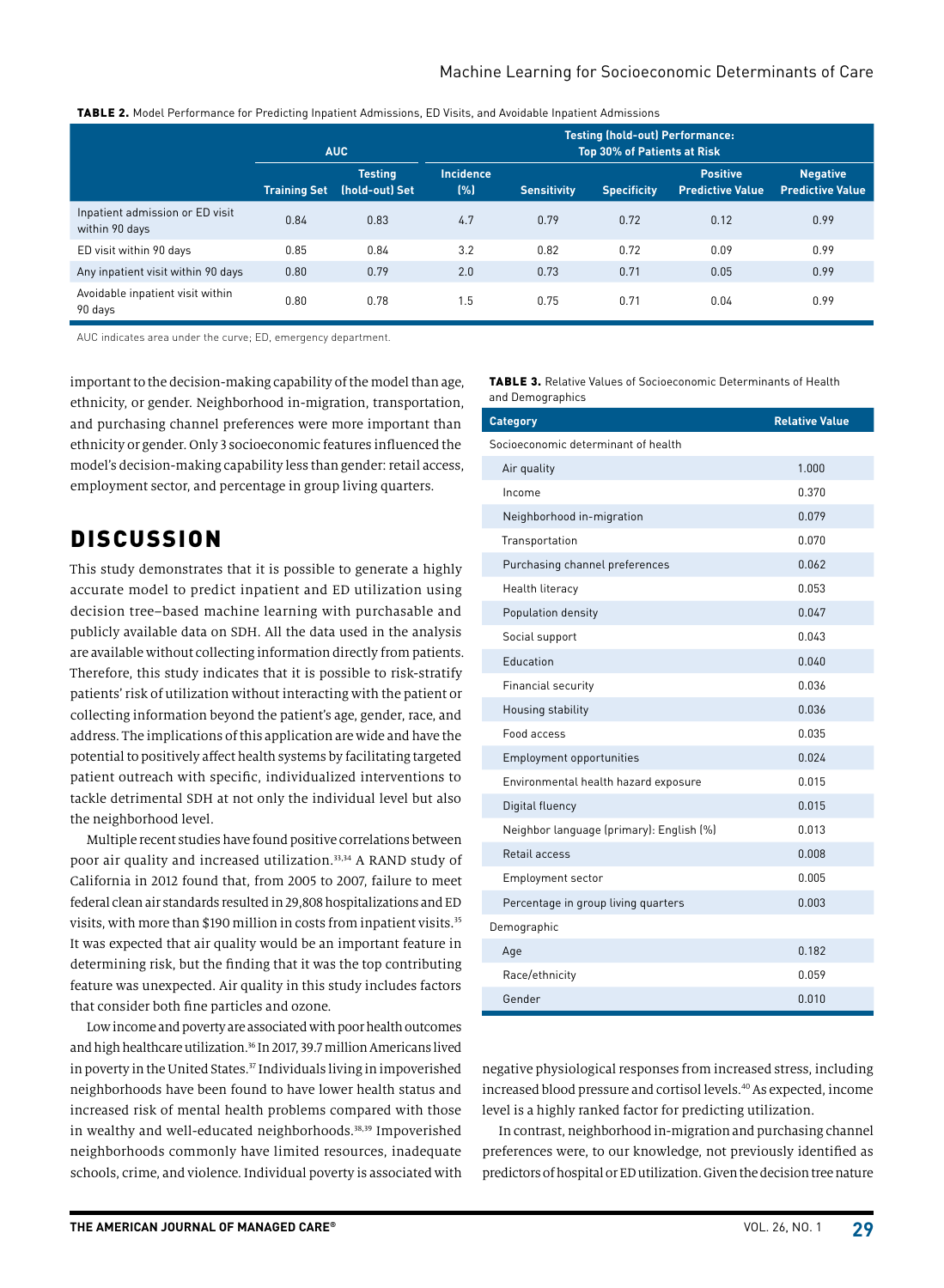### **CLINICAL**

of the machine learning algorithm, it is possible that neighborhood in-migration has a dual effect. When it represents rapid growth, it may reduce the risk of healthcare utilization. However, when it represents lack of housing stability, it may increase an individual's risk.

Inadequate transportation poses many barriers to accessible healthcare, preventive screenings, and the management of chronic conditions.41 Approximately 3 million children miss a healthcare appointment each year because of inaccessible transportation.42 These challenges are found in both rural and urban communities, with both exhibiting lack of vehicle access, long travel distances, and extensive travel times.43 Overall, lack of reliable transportation has been found to be associated with poor health outcomes.

Purchasing channels reflect digital knowledge, digital access, or simply behavioral preferences that translate to how individuals interact with healthcare systems and providers. Various research studies have identified that lack of digital access limits the ability to use technology for health-related purposes and prevents patients from using mobile technologies that support healthy behaviors. Internet access and usage hold a direct association with health literacy, which is the ability to comprehend basic healthcare information and use it to make informed healthcare decisions.<sup>44,45</sup> Further investigation is needed to determine how these characteristics contribute to an individual patient's risk.

The final 14 SDH categories, ranked by descending relative value, were health literacy, population density, social support, education, financial security, housing stability, food access, employment opportunities, environmental health hazard exposure, digital fluency, neighbor language (primary): English, retail access, employment sector, and percentage in group living quarters. Interactive relationships exist among SDH, such as living in a high population density area, having low education levels, and higher rates of poverty.<sup>46</sup> That said, the decision tree–based machine learning approach was able to identify the relative values of these SDH categories.

Addressing the root cause of inequalities in the community runs in parallel with solving nationwide health issues such as food insecurity and limited access to care.<sup>47</sup> Through the ACA, nonprofit hospitals are required to conduct community health needs assessments and construct community interventions every 3 years.<sup>48,49</sup> The ACA-enacted tax exemption requirement aids in encouraging accountability in these hospitals.18 However, many hospitals and affiliated organizations may lack the resources and competencies to strategically address community health initiatives that commonly fall outside of basic clinical care. Other technologies including EHRs are making advances to collect patient-reported socioeconomic determinants of care. However, these technologies have shown little advancement in the ability to understand the effects of socioeconomic determinants of care at the individual and community levels.9 We envision these health systems to be able to strategically target those initiatives with the technology and methods included within this study. Integration would consist of a simplistic geospatial visualization and be applied across multiple clinical disciplines. Primary care workflows would focus on the effort in reducing socioeconomic disparities such as

access to food, exposure to environmental hazards, and access to transportation. A primary care physician may use this as a tool to identify areas on which to focus socioeconomic screening and topics to problem-solve regarding overcoming barriers with patients. A community care coordinator would find this technology useful for outreach programs (eg, patient follow-up with prescribed diet). With healthcare organizations spending millions of dollars on treating those in the community and with federal policy focusing on community impact, this type of solution ensures maximum effectiveness for driving positive health-related outcomes.

Finally, this approach to integrating SDH to assess risk of healthcare utilization addresses limitations in many previous studies. For example, this model has been developed using almost 140,000 patients in both rural and urban settings in multiple US regions, which increases the confidence in generalizability. Given that there is no additional documentation required by clinicians, SDH can be considered for holistic patient care without disruption to existing clinical workflows and is not limited by variations in provider documentation.<sup>27,29</sup> Additionally, with no required assessment and documentation of individual SDH, many more risk factors can be integrated into the model for consideration, which can more accurately identify the appropriate interventions at the patient level.<sup>26</sup>

#### **Limitations**

The patient population is based on a single month of active encounters and includes patients from just 3 geographic areas. The patient population may not be fully generalizable to the US population because of the diversity across populations and each community's unique socioeconomic environment. Also, the decision tree methodology determines only associates that are predictive and does not mean that the identified factors are causative. The lack of causation may limit the actionability of this research.

# CONCLUSIONS

This investigation demonstrates that it is possible to predict hospital and ED utilization without data on clinical risk factors. Instead, predictive features are based on publicly available socioeconomic determinants of care and purchasable behavioral data. This study highlights the significant influence of SDH on individuals' health and healthcare use. It is an important advancement in tackling disparities in healthcare because risk can be assessed without gathering information directly from the patient and thus can be incorporated efficiently into workflows.  $\blacksquare$ 

*Author Affiliations:* Jvion, Inc (SC, DB, KM, AK, JF, JS), Johns Creek, GA; Department of Public Health, George Washington University (JS), Washington, DC. *Source of Funding:* Jvion, Inc.

*Author Disclosures:* Ms Chen, Drs Miller and Frownfelter, and Ms Kavanagh are employees of and own stock in Jvion, Inc, and Ms Bergman and Dr Showalter are employees of Jvion; although Jvion does not have a financial interest in the publication of this study, the company offers a commercial solution for providers that helps them identify patients at risk of avoidable utilization due to socioeconomic determinants. Dr Frownfelter has presented at conferences on